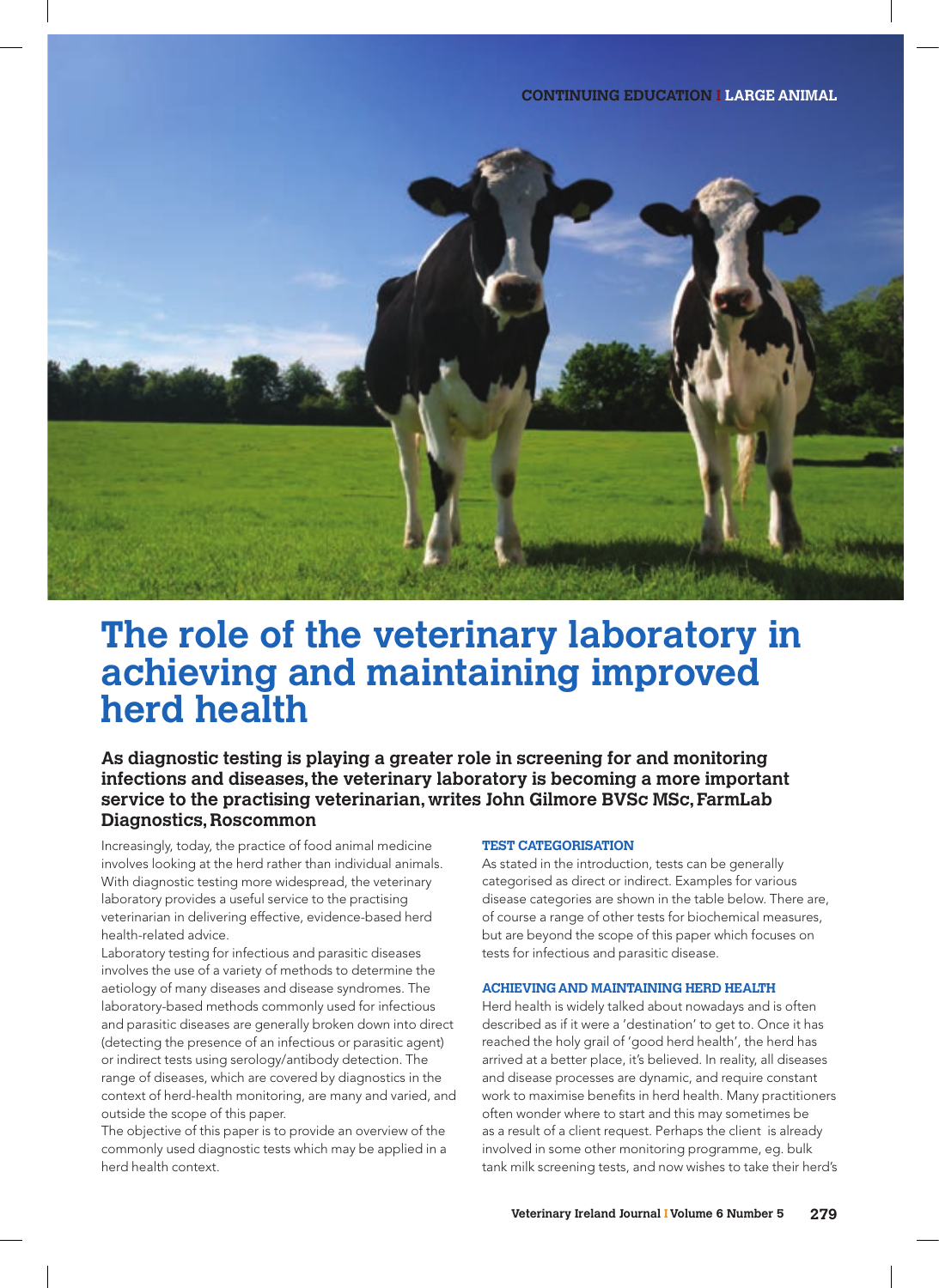# **LARGE ANIMAL I CONTINUING EDUCATION**

|                                 |                                          | <b>Direct tests</b>                | <b>Indirect tests</b>    |
|---------------------------------|------------------------------------------|------------------------------------|--------------------------|
| <b>Disease/infectious agent</b> |                                          |                                    |                          |
| <b>Respiratory</b><br>disease   | <b>Virus</b>                             |                                    |                          |
|                                 | Infectious bovine rhinotracheitis (IBR)  | Polymerase chain<br>reaction (PCR) | Serology/BTM/IM*         |
|                                 | <b>Bovine viral diarrhoea (BVD)</b>      | <b>PCR</b>                         | Serology/BTM/IM          |
|                                 | <b>Respiratory syncytial virus (RSV)</b> | <b>PCR</b>                         | Serology/BTM/IM          |
|                                 | <b>Coronavirus</b>                       | <b>PCR</b>                         |                          |
|                                 |                                          |                                    |                          |
|                                 | <b>Bacteria</b>                          |                                    |                          |
|                                 | Mannheimia haemolytica                   | <b>PCR/culture</b>                 | <b>Serology</b>          |
|                                 | Histophilus somni                        | <b>PCR/culture</b>                 | <b>Serology</b>          |
|                                 | Mycoplasma bovis                         | <b>PCR/culture</b>                 | <b>Serology</b>          |
|                                 |                                          |                                    |                          |
|                                 | <b>Parasite</b>                          |                                    |                          |
|                                 | <b>Dictyocaulus</b>                      | <b>Faecal Baermann</b>             |                          |
|                                 |                                          | tests                              |                          |
|                                 | <b>Tickborne fever</b>                   | <b>PCR</b>                         |                          |
| <b>Infertility</b>              | <b>Virus</b>                             |                                    |                          |
|                                 | <b>IBR</b>                               | <b>PCR</b>                         | Serology/BTM/IM          |
|                                 | <b>BVD</b>                               | <b>PCR</b>                         | Serology/BTM/IM          |
|                                 |                                          |                                    |                          |
|                                 | <b>Bacteria</b>                          |                                    |                          |
|                                 | Leptospira spp                           | <b>PCR/IFAT</b>                    | <b>Serology</b>          |
|                                 | Salmonella spp                           | <b>PCR/culture</b>                 | <b>Serology</b>          |
|                                 |                                          |                                    |                          |
|                                 | <b>Parasite</b>                          |                                    |                          |
|                                 | Neospora caninum                         | PCR/histopathol-<br>ogy            | <b>Serology</b>          |
| Johnes disease                  | Mycobacterium paratuberculosis (MAP)     | Faecal culture/<br><b>PCR</b>      | Serology/IM              |
| <b>Mastitis</b>                 | <b>Bacteria</b>                          |                                    |                          |
|                                 | Many agents eg. Staphylococcus spp,      | Culture                            |                          |
|                                 | Streptococci Mycoplasma                  | <b>PCR</b>                         |                          |
|                                 | Funai                                    | Culture                            |                          |
| <b>Parasitic Disease</b>        | <b>Gutworm</b>                           | Faecal<br>analysis                 | Ostertagia BTM antibody  |
|                                 | Lungworm                                 |                                    |                          |
|                                 | <b>Liver fluke</b>                       |                                    | <b>BTM</b> antibody test |
|                                 | <b>Rumen fluke</b>                       |                                    |                          |
|                                 |                                          |                                    |                          |

**Table 1: Some commonly used screening methods in herd-health screening \*BTM= bulk tank milk; IM= individual milk sample.**

health to the next level. In other cases, the farmer may have experienced a severe clinical outbreak.

# **BTM ANTIBODY SCREENING**

BTM, as a test matrix, is beneficial as it is readily accessible and relatively inexpensive to test. Pooled tests by their nature are cheaper than screening several individual animals, and therefore, lend themselves to be analysed on a more frequent basis than individual animal screening. BTM however, has many disadvantages, chief among these being that sensitivity in general, will be poorer than individual screening, and the fact that individual positive animals will not be identified.

Poll results may go up and down, BTM screening therefore, is particularly suitable for identifying trends on a farm over periods of time, and are of limited use as one-off tests. Many farmers will be familiar with this concept in relation to somatic cell count (SCC). Indeed, as part of a herd-screening programme, the vet's involvement in SCC monitoring is of huge benefit in terms of mastitis-control programmes on farms. This may involve screening of individual high-SCC animals to identify the aetiology of the elevated herd SCC. The same concept may be applied in relation to other herd level diseases. By monitoring BTM for a range of antibodies at regular intervals (see Table 2), over the course of a year, farmers and their veterinary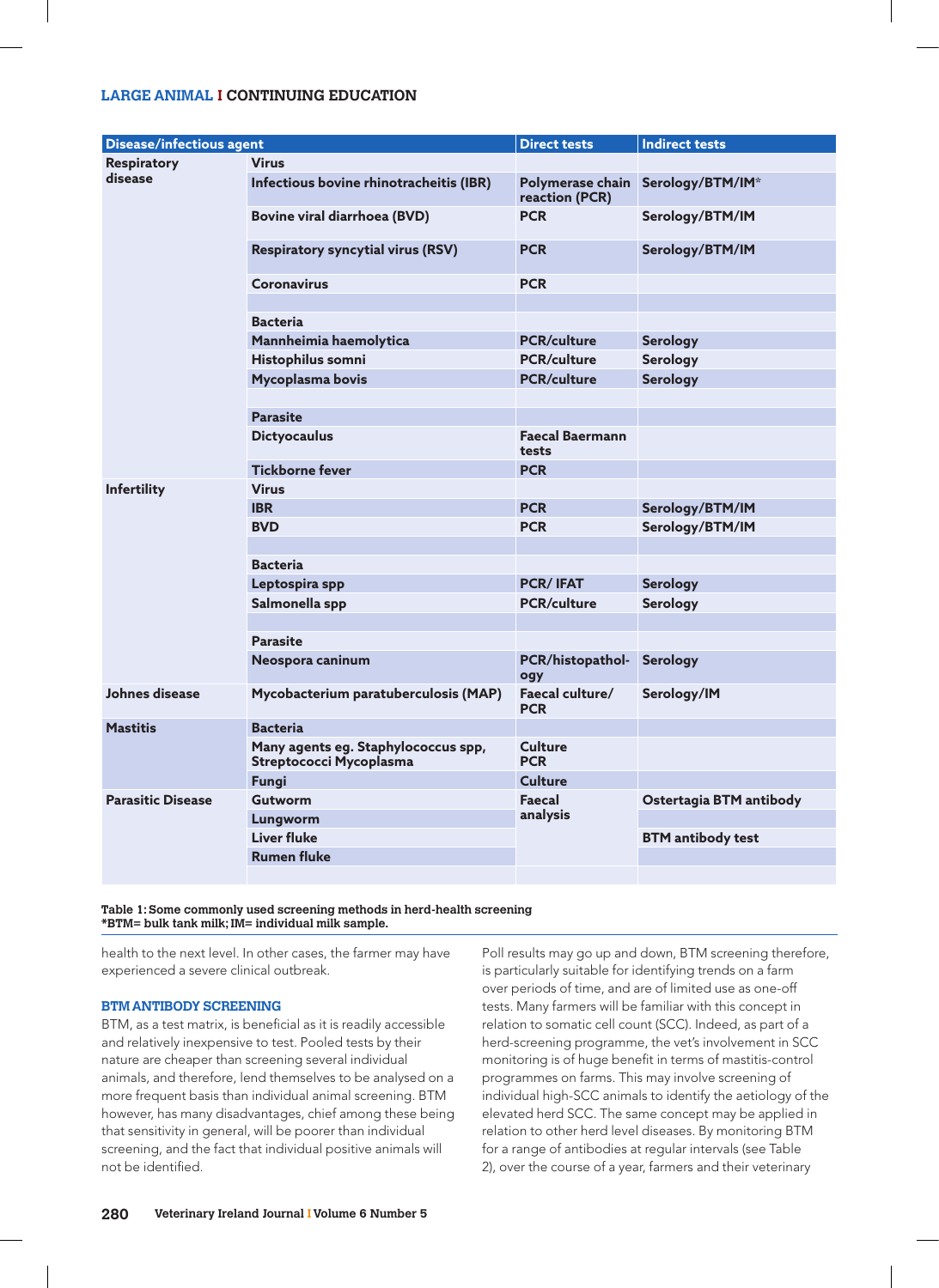# **CONTINUING EDUCATION I LARGE ANIMAL**

|                                      | <b>Test method</b>                                                                                                                                                                                     | <b>Timing</b>                                                                                                                                                                                                            |  |  |  |
|--------------------------------------|--------------------------------------------------------------------------------------------------------------------------------------------------------------------------------------------------------|--------------------------------------------------------------------------------------------------------------------------------------------------------------------------------------------------------------------------|--|--|--|
| <b>Routine (proactive) screening</b> |                                                                                                                                                                                                        |                                                                                                                                                                                                                          |  |  |  |
| <b>BTM</b>                           | <b>IBRgB Ab Elisa</b>                                                                                                                                                                                  | Quarterly                                                                                                                                                                                                                |  |  |  |
|                                      | Neospora Ab Elisa                                                                                                                                                                                      | Quarterly                                                                                                                                                                                                                |  |  |  |
|                                      | Salmonella Ab Elisa                                                                                                                                                                                    | Quarterly                                                                                                                                                                                                                |  |  |  |
|                                      | Ostertagia Ab Elisa                                                                                                                                                                                    | Twice during grazing season                                                                                                                                                                                              |  |  |  |
|                                      | <b>Fasciola Ab Elisa</b>                                                                                                                                                                               | Autumn                                                                                                                                                                                                                   |  |  |  |
|                                      | <b>BVD PCR</b>                                                                                                                                                                                         | Quarterly                                                                                                                                                                                                                |  |  |  |
| Individual animal tests              | <b>MAP Ab Elisa</b>                                                                                                                                                                                    | <b>Annually</b>                                                                                                                                                                                                          |  |  |  |
|                                      | Neospora Ab Elisa                                                                                                                                                                                      | Twice yearly if history of disease on farm                                                                                                                                                                               |  |  |  |
| <b>Juvenile screening</b>            | <b>BVD Ab</b>                                                                                                                                                                                          | When young-stock management groups<br>are more than six months old, (maternally<br>derived antibody diminished) or three to<br>four weeks after a disease outbreak                                                       |  |  |  |
|                                      | <b>RSV Ab</b>                                                                                                                                                                                          |                                                                                                                                                                                                                          |  |  |  |
|                                      | <b>IBR Ab</b>                                                                                                                                                                                          |                                                                                                                                                                                                                          |  |  |  |
|                                      | Mannheimia haemolytica Ab                                                                                                                                                                              |                                                                                                                                                                                                                          |  |  |  |
|                                      | Mycoplasma Ab                                                                                                                                                                                          |                                                                                                                                                                                                                          |  |  |  |
|                                      | Worm faecal egg counts                                                                                                                                                                                 | Monthly intervals during grazing season                                                                                                                                                                                  |  |  |  |
|                                      | <b>Rumen and liver fluke faecal test-</b><br>ing                                                                                                                                                       | Autumn                                                                                                                                                                                                                   |  |  |  |
| <b>Reactive tests</b>                |                                                                                                                                                                                                        |                                                                                                                                                                                                                          |  |  |  |
| <b>Abortion</b>                      | See list of tests for disease catego- After every case of abortion                                                                                                                                     |                                                                                                                                                                                                                          |  |  |  |
| <b>Respiratory disease</b>           | ries shown in Table 1                                                                                                                                                                                  | Pooled nasal swabs for PCR test-<br>$\bullet$<br>ing from five to six animals early<br>in disease outbreak<br>Paired serology or serum samples<br>$\bullet$<br>four weeks after event from ani-<br>mals six to 12 months |  |  |  |
| <b>Mastitis</b>                      | Milk culture and sensitivity                                                                                                                                                                           | Every cow with clinical mastitis<br><b>Cows showing individual</b><br>$\bullet$<br>SCC>200,000 or positive on CMT                                                                                                        |  |  |  |
| <b>Diarrhoea</b>                     | Calf faecal analysis for rotavirus,<br>coronavirus, E coli, cryptosporidia,<br>coccidiosis                                                                                                             | Five to six calves in any one management<br>group early in disease outbreak                                                                                                                                              |  |  |  |
|                                      | <b>Faecal culture</b>                                                                                                                                                                                  | Where salmonellosis suspected                                                                                                                                                                                            |  |  |  |
|                                      | Faecal analysis for gutworms, liver Grazing animals with diarrhoea<br>and rumen fluke                                                                                                                  |                                                                                                                                                                                                                          |  |  |  |
|                                      | <b>MAP PCR testing</b>                                                                                                                                                                                 | Adult animals with scour where Johne's<br>disease suspected                                                                                                                                                              |  |  |  |
| Milk drop syndrome                   | PCR testing for respira-<br>$\bullet$<br>tory pathogens<br>PCR testing for tick borne<br>$\bullet$<br>fever                                                                                            | Early in disease outbreak if clinical signs<br>indicate                                                                                                                                                                  |  |  |  |
|                                      | Paired serology for respiratory<br>pathogens and leptospirosis                                                                                                                                         | First set of samples when syn-<br>$\bullet$<br>drome occur<br>Second set of samples three to<br>four weeks later                                                                                                         |  |  |  |
| <b>Other diseases</b>                | Farmers should be encouraged to consult with their veterinary practice when<br>confronted with issues relating to disease or ill-thrift on farm so that a suitable<br>testing regime may be instituted |                                                                                                                                                                                                                          |  |  |  |

#### **Table 2: Example of a health monitoring programme for a dairy herd.**

practitioners can quickly become aware of any changes occurring in the disease status on the farm. Farmers should be aware of the fact that this constitutes only one element of a disease-screening process, and that there are a number of inherent limitations. As stated earlier these largely relate to test sensitivity, but also the nature of the disease process. Some diseases elicit a strong antibody response, with many animals seroconverting as the disease spreads throughout

the herd. An example of this scenario may be where a persistently infected BVD animal is introduced to a group of naïve dairy cows, resulting in a strong antibody response in the bulk tank. On the other hand, Johne's disease antibody testing has poor sensitivity, even in individual animals. This, combined with the fact that the disease usually has a low herd prevalence, renders MAP-antibody testing unsuitable as a test method in BTM.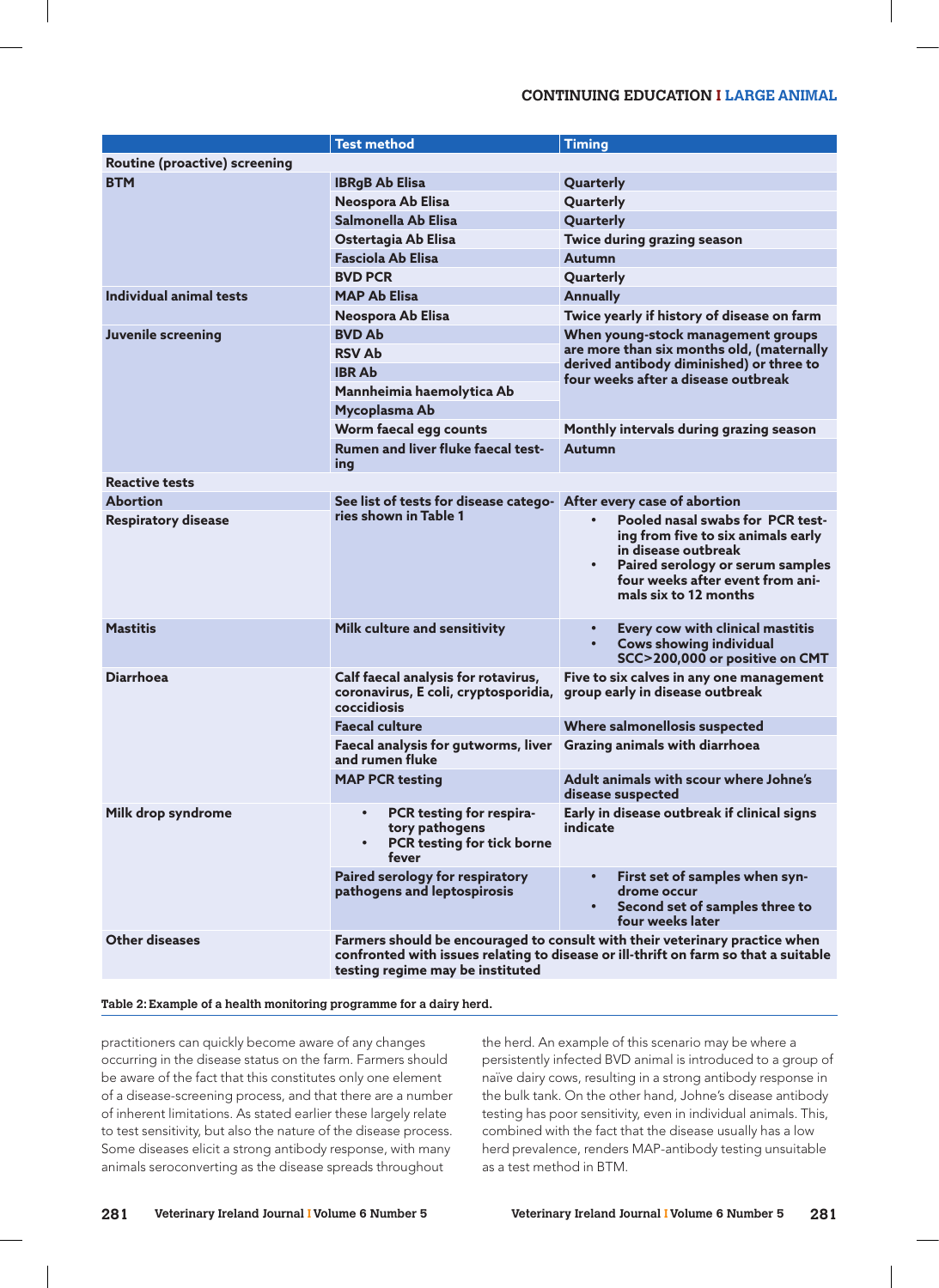Where BTM is being used as a tool to monitor parasitic infections, farmers should also be aware that while antibody level correlate with infection levels for Ostertagia and Fasciola in grazing cows, antibody levels may remain high for long periods post treatment, therefore it is not a useful test to monitor the effectiveness of anthelmintic or flukicide treatment.

## **INDIVIDUAL ANIMAL SCREENING PROACTIVE TEST PROCEDURES**

Outside of BTM testing, most other screening tests will usually be carried out on individual animal samples. As discussed earlier the sample size selected will vary depending on the disease and test sensitivity, with diseases such as Johne's diseases requiring full herd screening of all adult animals, probably over a number of years to give an assurance of freedom. While juvenile screens of young animals for BVD or IBR may involve selection of a small number of animals (eg. five or six) from different management groups. However, these animals can only be tested when maternal antibodies have waned. A proactive monitoring programme should also exist for parasitic diseases. In some cases this may involve use of pooled samples, such as the use of bulk -tank milk antibody testing for Ostertagia or Fasciola monitoring, but also may involve the use of routine screening of individual faecal samples, for instance monitoring faecal egg counts for gutworms in first grazing calves. Practitioners should, however, inform their clients of the limitations of parasite monitoring on faecal samples. For instance, monitoring of faecal samples in young stock will be of little use in scheduling anthelmintic lungworm doses due to delays associated with the prepatent period in the appearance of lungworm larvae in the faeces, and this is a very significant issue for cattle on Irish pastures. Similarly, the use of faecal analysis in adult cows to determine Ostertagia and Fasciola hepatica levels will often yield disappointing results due to low or intermittent shedding of parasite eggs in adult cattle.

#### **REACTIVE TEST PROCEDURES**

Individual animal screening may take place reactively as a result of a disease incident or positive results on another test, for example positive IBR results in previously negative bulk-milk samples. Monitoring of disease outbreaks constitutes an important element of maintaining improved herd health on any farm. This means that the farmer should be aware of the need to alert the veterinary practice early in any infectious disease process situation, particularly in relation to diseases such as abortion, respiratory disease, mastitis, or diarrhoea.

#### **ABORTION**

If we take bovine abortion as an example, most farmers will experience the situation where one or two cows will abort calves, and it is likely that many of these go unreported. Farmers should be made aware of the fact that while there remains a statutory responsibility to notify the occurrence of bovine abortion, it is also in their best interest to attain

an aetiological diagnosis. This will involve a visit from the veterinary practitioner allowing samples to be taken to fulfil statutory brucellosis testing requirements, but also to screen for other diseases. Additional serum samples may be taken to screen for a range of diseases including Salmonella, leptospirosis, neospora, IBR, etc. Where possible the farmer should be encouraged to submit the foetus to the RVL for PM examination. Where this is not possible, samples may be taken by the practitioner. Useful samples include, placental cotyledons, foetal brain, liver, kidney and abomasal contents. The use of swabs allows safe and easy transport of this material by post. The practitioner should consult with the laboratory in relation to suitability of swabs for tissue sampling and this will be influenced by the test method being used. The development of real-time PCR test methods provides an additional tool in the detection of some possible aetiological agents such as: leptospirosis, neospora, haemophilus, chlamydia and IBR.

#### **RESPIRATORY DISEASE**

Early investigation of respiratory disease outbreaks may facilitate effective intervention measures, such as intranasal vaccination in the face of an IBR outbreak. Nasal swabs may be taken from a number of animals which appear to be early in the disease process when levels of viral shedding will be at their highest. As well as identifying an emerging pathogen on the farm, this measure will facilitate monitoring of the effectiveness of any existing vaccination programmes. For instance the diagnosis of coronavirus as the sole agent in a respiratory type outbreak will help to dispel the fear that an existing vaccination programme for other agents is not working, and indeed may indicate that what turns out to be mild disease outbreak may in fact have been much worse should a vaccination programme against other respiratory agents not already exist on the farm.

## **MASTITIS AND SCC**

Farmers should also be encouraged to take samples from cows with high SCC results or clinical mastitis. In all cases it is not necessary to get an immediate diagnosis, especially in the case of individual sporadic cases. Samples may, for instance, be labelled and frozen, in which case they are readily available for analysis should a more significant mastitis problem emerge on the farm. In the context of antimicrobial resistance there is, however, an argument to be made for the culture of all mastitis cases as part of an on-farm mastitis control programme. A recent survey of veterinarians in Sweden indicated that 98% of vets carried out bacterial culture to aid in the choice of treatment protocol. This not only aids in treatment selection but also monitors the emergence of resistant strains of bacteria on the farm. Building data on the mastitis pathogens on the farm is likely to be important to justify dry-cow therapy in future, where EU legislation on antimicrobial usage is discouraging prophylactic usage.

# **DESIGN OF ON-FARM TESTING PROGRAMMES**

On-farm testing programmes should be designed by